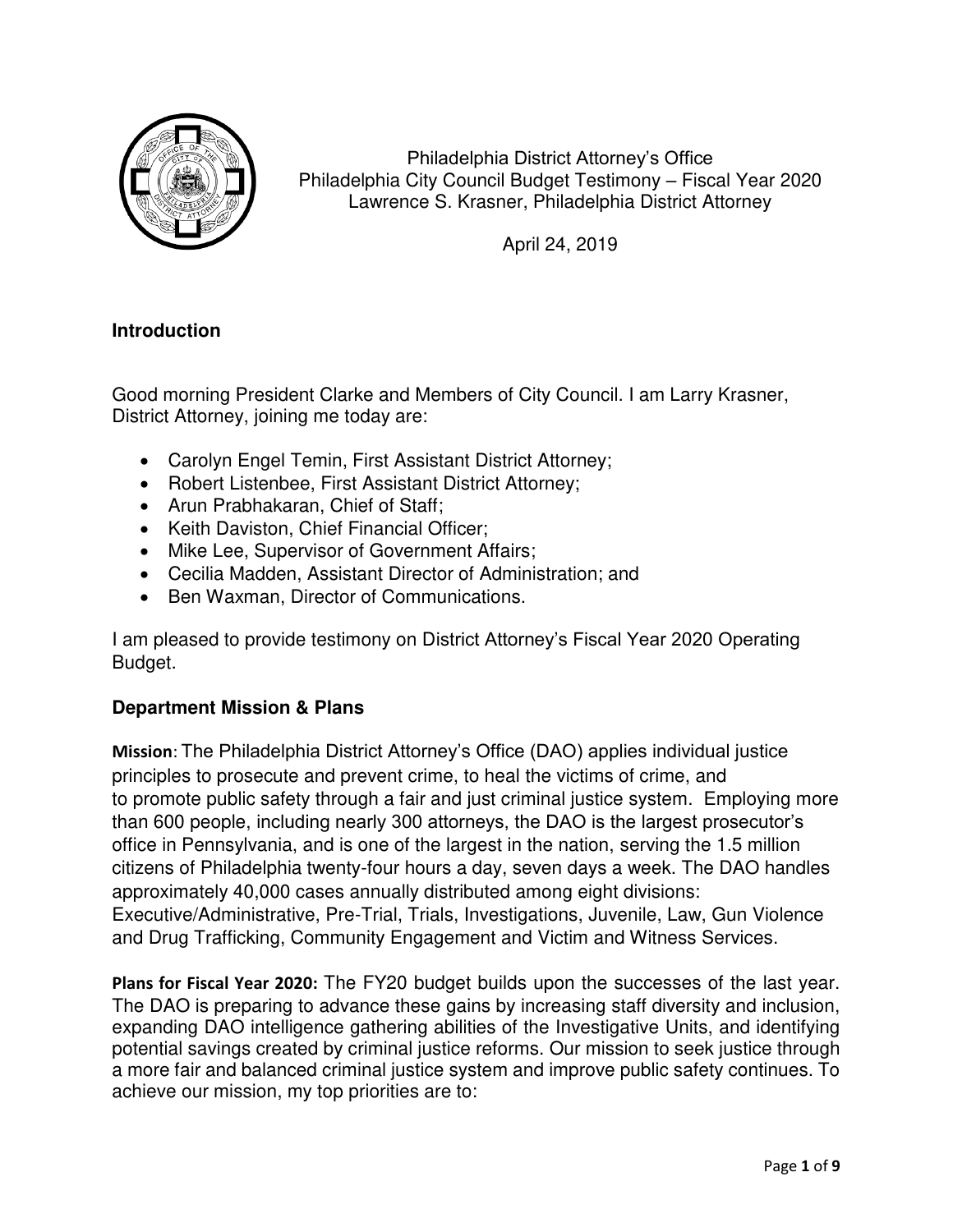- Euild a 21<sup>st</sup> Century prosecutor's office diverse, talented, and technologically savvy – through attracting, recruiting, training and retaining the next generation of prosecutors.
- Improve technology and infrastructure.
	- Equipment for courtroom efficiency. For example, computer tablets for ADAs, allowing them to video stream evidence, Skype, remotely access work product, and increase the effectiveness of their courtroom presentations;
	- Additional geospatial technology including a mapping technique called risk terrain modeling, which incorporates features of the environment with other risk factors;
	- Continued stabilization of our network infrastructure by upgrading existing physical hardware and cloud-based services; and
	- Collection of public survey data and analytics that will improve our responsiveness to the communities we serve.
- Revamp and strengthen our Investigative Units, making it a champion for everyday Philadelphians through a range of efforts, including prosecuting economic crime and drug trafficking.
	- Expand the Economic Crime Unit to protect victims of deed theft by investigating and prosecuting complex, multiple-defendant organizations as well as individual bad actors.
	- Expand the Conviction Integrity Unit. Use more DNA testing to solve cold cases especially homicides and rapes. Furthermore, the Conviction Integrity Unit's expansion includes the development of a new Civil Rights Unit. To begin, this unit will review claims of illegal stop and frisk because members of the Clergy have repeatedly raised concerns with the lack of redress.
	- Expand the Dangerous Drug Offenders Unit's intelligence gathering ability through additional bi-lingual detectives and ADAs. Focusing prosecutorial resources on surveillance tools will allow us to prosecute more drug traffickers.
- Evaluate major reforms to Cash Bail, Sentencing, Supervision, and Juvenile Justice to measure the economic cost savings of reducing mass supervision and mass incarceration. These cost savings can then be reinvested in our most pressing needs: education, jobs, housing, and public health and safety.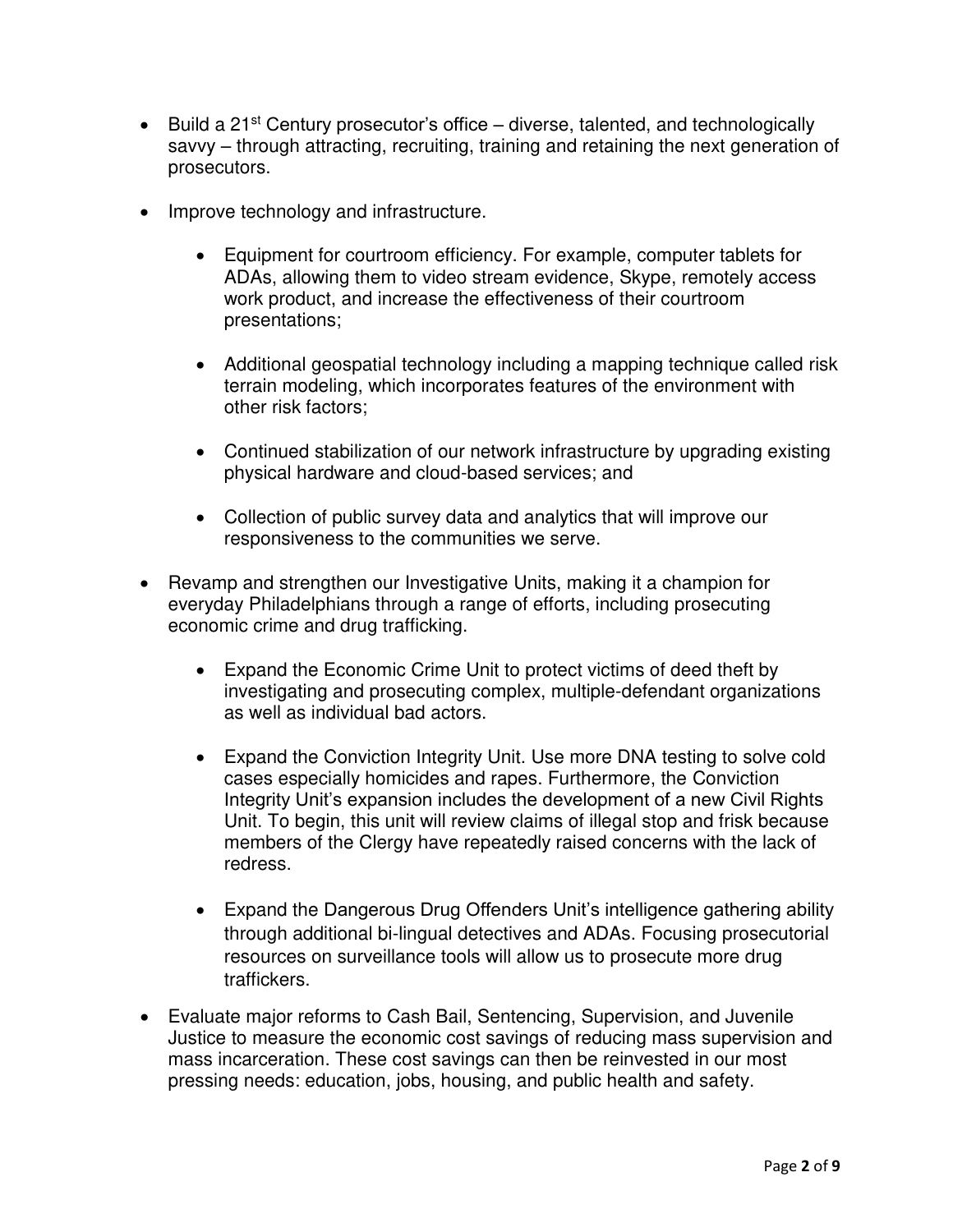On behalf of the entire staff of the District Attorney's Office, thank you for inviting me to testify today, and for your consideration and approval of our FY20 budget request. We look forward to continuing to collaborate with this Council and all other Criminal Justice stakeholders.

## **Proposed Budget Overview**

Proposed Funding Request:

The proposed Fiscal Year 2020 General Fund Budget totals \$44,932,544, an increase of \$3,100,349 over Fiscal Year 2019 estimated obligation levels. This increase is primarily due to pension and salary adjustments, mandated Union and FOP adjustments, expansion of our Investigative Units, and technology investments.

The proposed budget includes:

**\$39,229,378 in Class 100**, a \$2,621,000 increase over FY19. This funding supports the mandated DC33 union increases, the mandated DC47 salary increases and the 3.75% FOP salary increases. In FY19, the DAO adjusted compensation levels for ADAs and support staff. The DAO also funded the pension offset for all employees. This Class 100 increase is necessary to fund the mandated increases, salary adjustments, and expansion of the Investigative Units.

**\$3,874,856 in Class 200**, a \$380,560 increase over FY19. This funding increase is related to the development of the DAO website, funding for DNA testing, and laptop/tablet licenses for ADAs.

**\$1,828,310 in Class 300/400**, a \$98,789 increase over FY19. The DAO believes that investing in the proper investigation methods and trial presentation equipment can improve the integrity of convictions, lower appellate costs, and increase the public's faith in the criminal justice system. This funding will support the stabilization of network infrastructure and equipment necessary to support investigative efforts.

#### **Staffing Levels**

The DAO is requesting 631 budgeted positions for FY20, an increase of 42 positions over the FY19 staffing level. Eight of the positions are FY19 newly funded grant positions and 34 positions are related to an increase in the general fund headcount. The requested positions, as previously mentioned in our Testimony, are essential to revamp and strengthen the Investigative Units and Diversion Unit's work.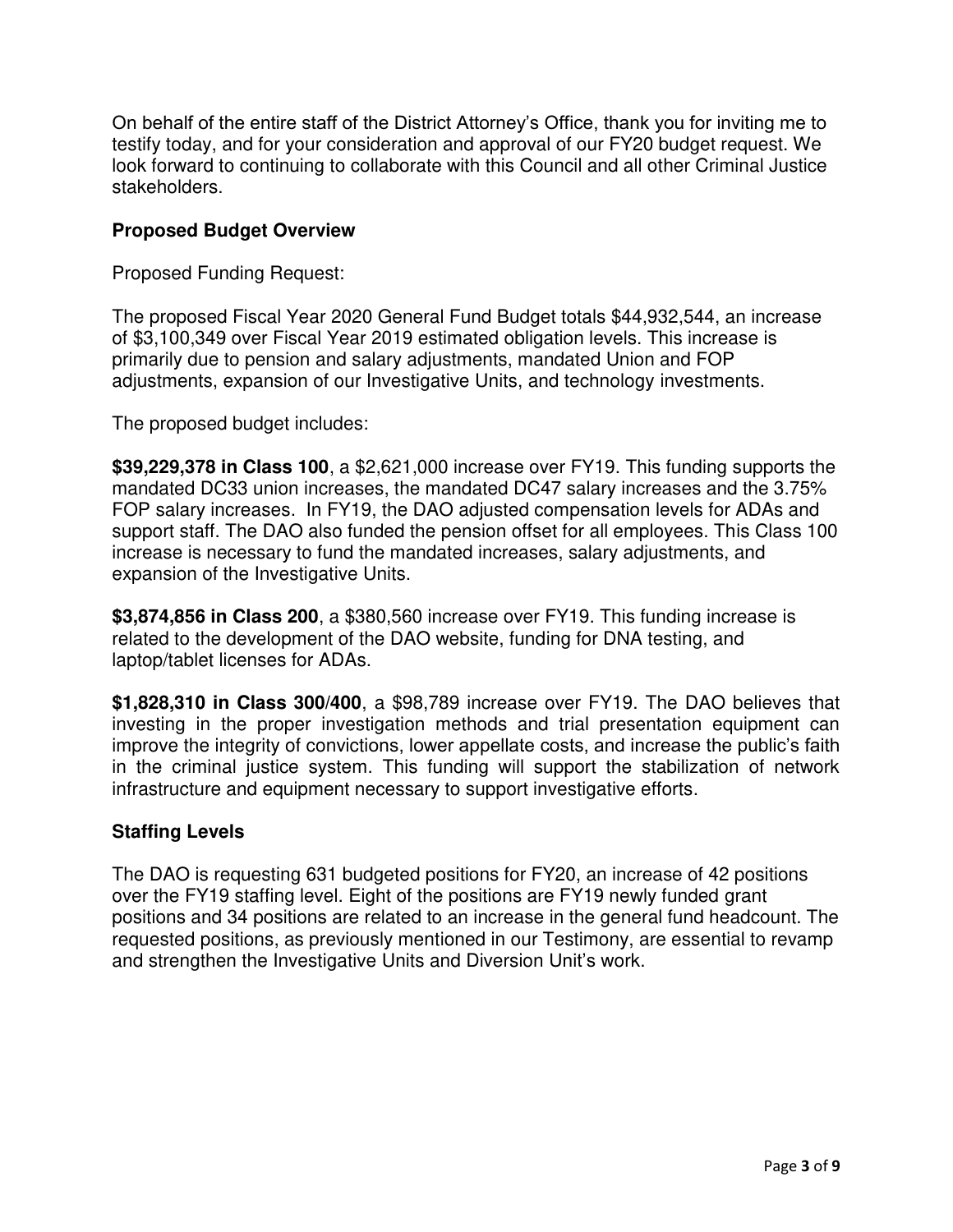## **Language Access**

- **1. Has your leadership received language access training?**  Key senior staff have received language access training.
- **2. Do you currently have a language access coordinator?**  Yes, Quetcy Lozada, our Senior Director of Community Engagement.
- **3. Has your department written a language access plan and is it posted online?**

The District Attorney's Office in partnership with the Office of Immigrant Affairs (OIA) has completed a language access plan. The plan is posted on the DAO and the OIA's websites.

# **4. Explain what your department has done to improve language access services over the past year.**

Prior to completion of the language access plan, DAO staff were provided with information needed to access language line services. In addition, posters have been strategically placed throughout the Office with key information relative to accessing assistance and support.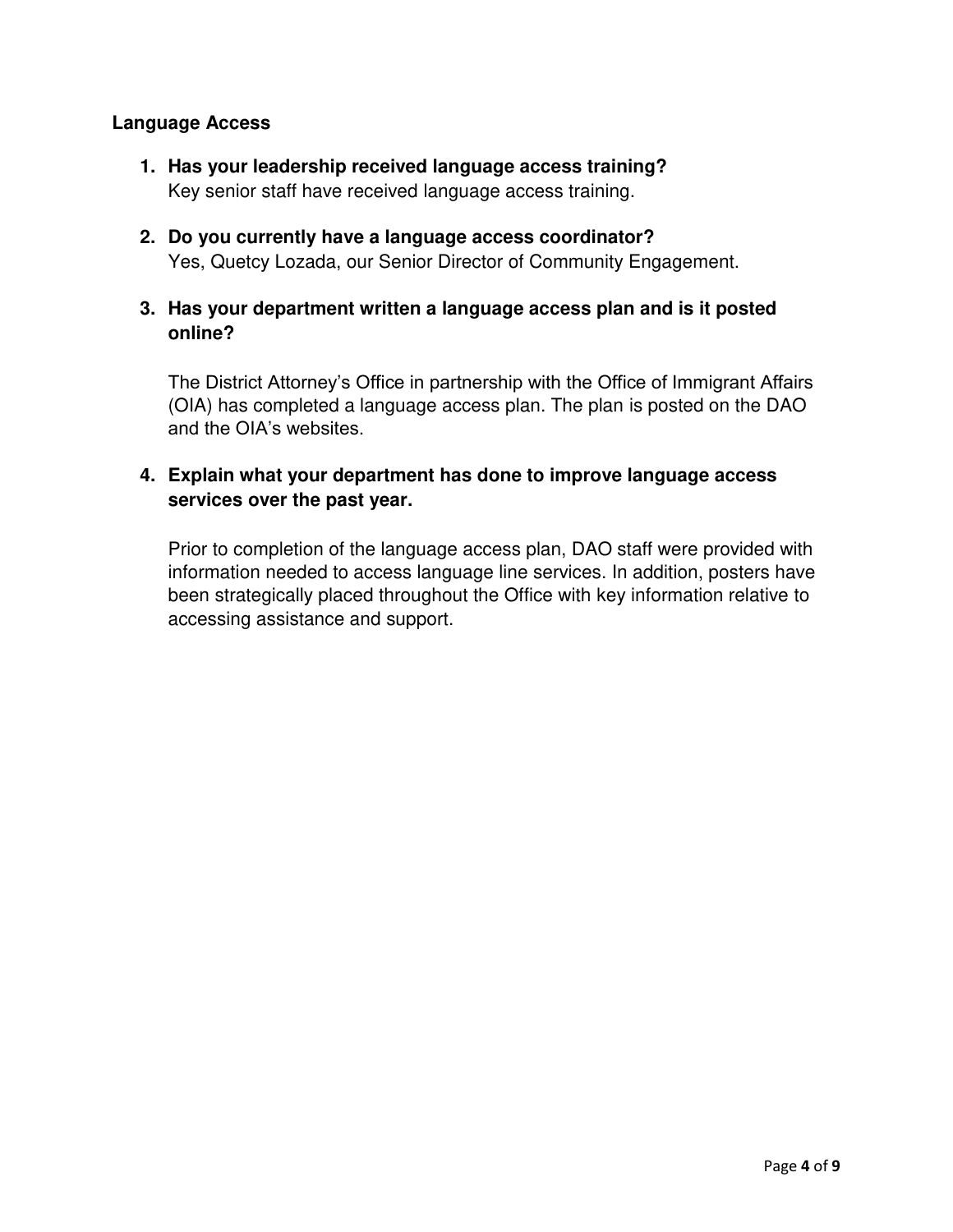| <b>Staff Demographics Summary (as of November 2018)</b> |           |           |                |           |  |  |  |  |  |  |
|---------------------------------------------------------|-----------|-----------|----------------|-----------|--|--|--|--|--|--|
|                                                         | Total     | Minority  | White          | Female    |  |  |  |  |  |  |
| Number of Full-Time Staff                               | 569       | 188       | 381            | 315       |  |  |  |  |  |  |
| Number of Exempt Staff                                  | 456       | 134       | 322            | 255       |  |  |  |  |  |  |
| Number of Executive Staff<br>(deputy level and above)   | 7         | 3         | $\overline{4}$ | 2         |  |  |  |  |  |  |
| Average Salary, Full-Time Staff                         | \$66,544  | \$59,932  | \$69,806       | \$62,185  |  |  |  |  |  |  |
| Average Salary, Exempt Staff                            | \$67,915  | \$62,130  | \$70,322       | \$65,693  |  |  |  |  |  |  |
| Average Salary, Executive Staff                         | \$146,715 | \$160,000 | \$149,093      | \$145,317 |  |  |  |  |  |  |
| Median Salary, Full-Time Staff                          | \$63,000  | \$55,704  | \$65,000       | \$60,000  |  |  |  |  |  |  |
| Median Salary, Exempt Staff                             | \$63,369  | \$60,000  | \$64,000       | \$62,000  |  |  |  |  |  |  |
| Median Salary, Executive Staff                          | \$150,000 | \$150,000 | \$148.221      | \$145.317 |  |  |  |  |  |  |

| <b>Employment Levels (as of November 2018)</b>             |                            |                                              |  |  |  |  |  |  |  |
|------------------------------------------------------------|----------------------------|----------------------------------------------|--|--|--|--|--|--|--|
|                                                            | Budgeted in<br><b>FY19</b> | Filled as of the<br>Increment Run<br>(11/18) |  |  |  |  |  |  |  |
| Number of Full-Time Positions                              | 589                        | 569                                          |  |  |  |  |  |  |  |
| Number of Part-Time Positions                              |                            |                                              |  |  |  |  |  |  |  |
| Number of Exempt Positions                                 | 466                        | 456                                          |  |  |  |  |  |  |  |
| Number of Executive Positions (deputy)<br>level and above) | 8                          |                                              |  |  |  |  |  |  |  |
| Average Salary of All Full-Time<br>Positions               | \$65,012                   | \$66,544                                     |  |  |  |  |  |  |  |
| Median Salary of All Full-Time<br>Positions                | \$58,845                   | \$63,000                                     |  |  |  |  |  |  |  |

| <b>General Fund Financial Summary by Class</b>  |                |                    |                |                    |                |                  |  |  |  |  |  |
|-------------------------------------------------|----------------|--------------------|----------------|--------------------|----------------|------------------|--|--|--|--|--|
|                                                 | FY18 Original  | FY18 Actual        | FY19 Original  | FY19 Estimated     | FY20 Proposed  | Difference:      |  |  |  |  |  |
|                                                 | Appropriations | <b>Obligations</b> | Appropriations | <b>Obligations</b> | Appropriations | <b>FY20-FY19</b> |  |  |  |  |  |
| Class 100 - Employee Compensation               | \$34,686,670   | \$32,249,281       | \$37,168,476   | \$36,608,378       | \$34,416,343   | $(\$2,192,035)$  |  |  |  |  |  |
| Class 200 - Purchase of Services                | \$2,594,296    | \$2,461,832        | \$4,094,296    | \$3,494,296        | \$3,367,172    | (\$127,124)      |  |  |  |  |  |
| Class 300/400 - Materials, Supplies & Equipment | \$529,521      | \$522,017          | \$529.521      | \$1.729.521        | \$525,021      | (\$1,204,500)    |  |  |  |  |  |
| Class 500 - Contributions                       |                | \$225,000          |                |                    |                | \$0              |  |  |  |  |  |
|                                                 | \$37,810,487   | \$35,458,130       | \$41,792,293   | \$41,832,195       | \$38,308,536   | $(\$3,523,659)$  |  |  |  |  |  |

| Contracts Summary (Professional Services only) |             |             |             |             |             |                       |  |  |  |  |  |
|------------------------------------------------|-------------|-------------|-------------|-------------|-------------|-----------------------|--|--|--|--|--|
|                                                | <b>FY14</b> | <b>FY15</b> | <b>FY16</b> | <b>FY17</b> | <b>FY18</b> | FY19 YTD<br>(Q1 & Q2) |  |  |  |  |  |
| Total amount of contracts                      | \$1,332,992 | \$1,417,457 | \$1,468,761 | \$1,671,457 | \$1,243,687 | \$1,523,987           |  |  |  |  |  |
| Total amount to M/W/DSBE                       |             | \$60,000    | \$60,000    | \$60,000    | \$130,000   | \$125,000             |  |  |  |  |  |
| <b>Participation Rate</b>                      | $0\%$       | $4\%$       | 4%          | $4\%$       | $10\%$      | $8\%$                 |  |  |  |  |  |

| Total M/W/DSBE Contract Participation Goal (Public Works; Services, Supplies & Equipment; and<br><b>Professional Services combined)</b> |                             |    |    |  |  |  |  |  |  |  |
|-----------------------------------------------------------------------------------------------------------------------------------------|-----------------------------|----|----|--|--|--|--|--|--|--|
|                                                                                                                                         | <b>FY18</b><br>FY20<br>FY19 |    |    |  |  |  |  |  |  |  |
| M/W/DSBE Contract Participation Goal                                                                                                    | NA                          | NΑ | NA |  |  |  |  |  |  |  |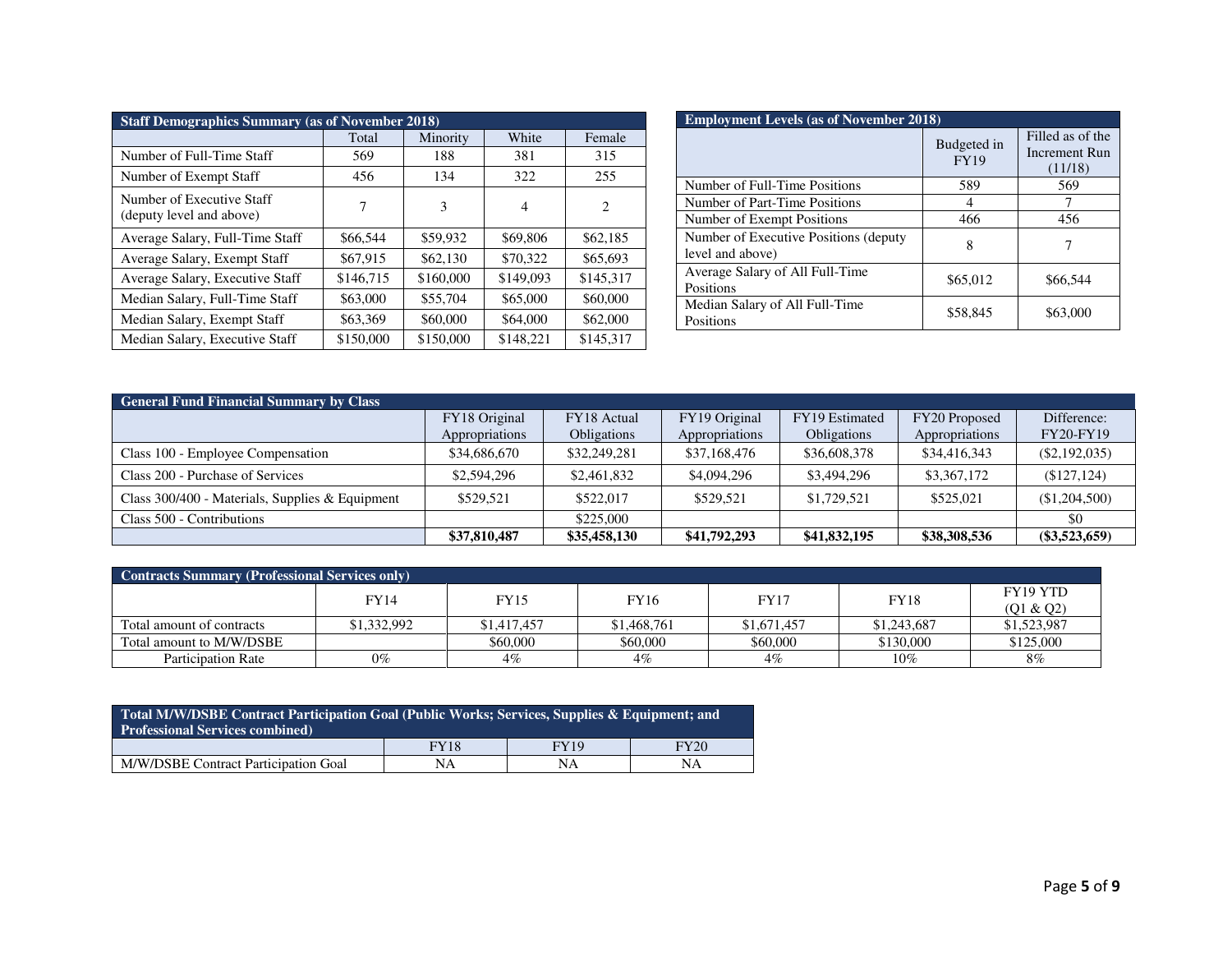| New Hires (from 7/1/2018 to 11/25/18) |                                     |        |         |        |        |       |      |         |         |         |  |  |
|---------------------------------------|-------------------------------------|--------|---------|--------|--------|-------|------|---------|---------|---------|--|--|
|                                       | <b>Total Number</b><br>of New Hires | Arabic | Bengali | French | Hebrew | Hindi | Krio | Malayam | Punjabi | Spanish |  |  |
| <b>Black or African American</b>      | 26                                  |        |         |        |        |       |      |         |         |         |  |  |
| Asian                                 |                                     |        |         |        |        |       |      |         |         |         |  |  |
| Hispanic or Latino                    |                                     |        |         |        |        |       |      |         |         |         |  |  |
| White                                 | 51                                  |        |         |        |        |       |      |         |         |         |  |  |
| Other                                 |                                     |        |         |        |        |       |      |         |         |         |  |  |
| Total                                 | 89                                  |        |         |        |        |       |      |         |         |         |  |  |

| New Hires (from $11/26/2018$ to $3/29/19$ ) |                                    |        |         |        |        |       |          |          |         |         |        |                    |
|---------------------------------------------|------------------------------------|--------|---------|--------|--------|-------|----------|----------|---------|---------|--------|--------------------|
|                                             | Total<br>Number<br>of New<br>Hires | Arabic | Bengali | French | Hebrew | Hindi | Krio     | Malayam  | Punjabi | Spanish | Korean | Haitian/<br>Creole |
| <b>Black or African American</b>            |                                    |        |         |        |        |       |          |          |         |         |        |                    |
| Asian                                       | 4                                  |        |         |        |        |       |          |          |         |         |        |                    |
| Hispanic or Latino                          |                                    |        |         |        |        |       |          |          |         |         |        |                    |
| White                                       | 23                                 |        |         |        |        |       |          |          |         |         |        |                    |
| Other                                       |                                    |        |         |        |        |       |          |          |         |         |        |                    |
| Total                                       | 37                                 |        | 0       |        |        |       | $\theta$ | $\Omega$ |         |         |        | $\Omega$           |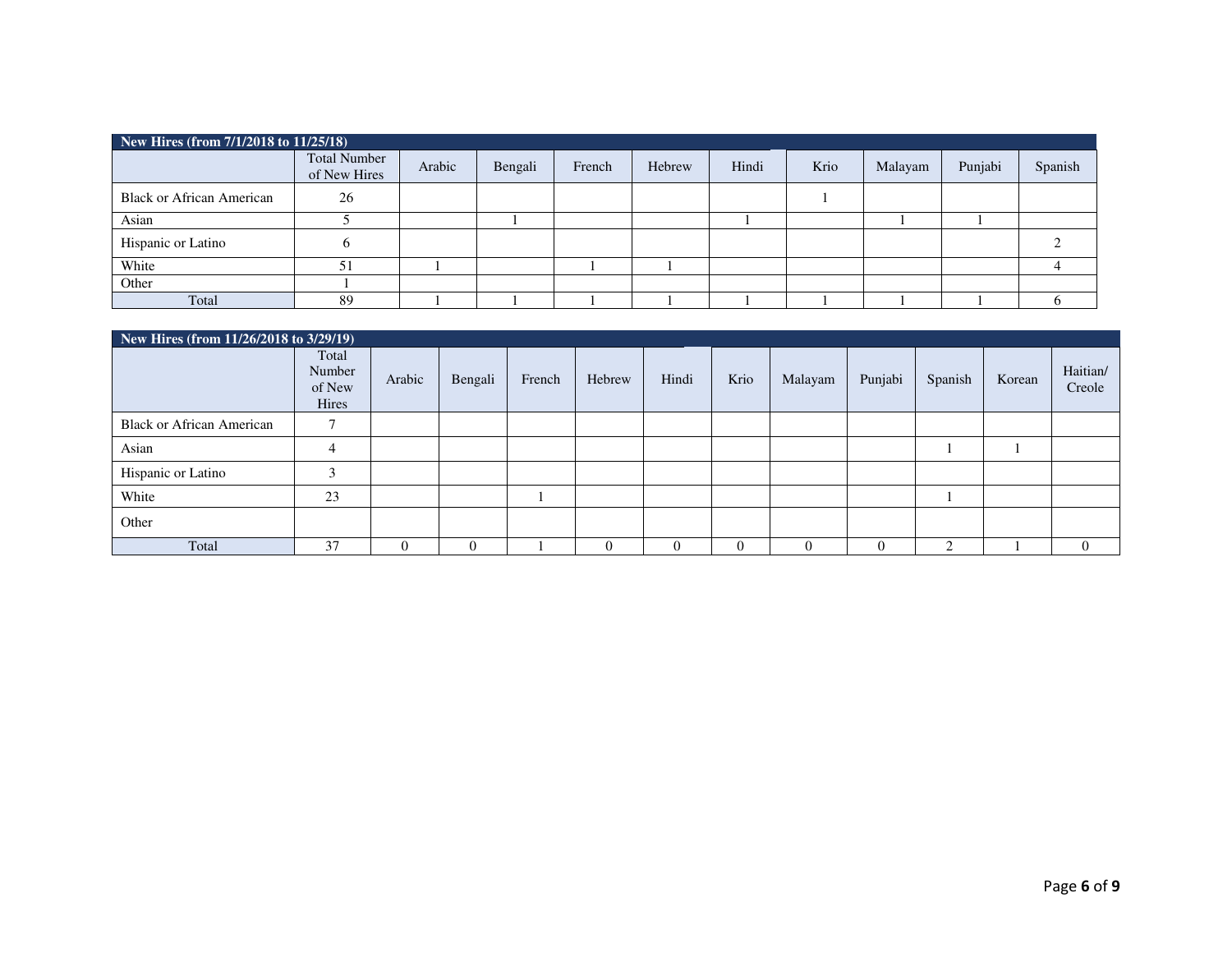|                                                   | M/W/DSBE Participation on Large Professional Services Contracts with For-Profit Vendors |           |                  |              |                  |               |               |               |               |                      |                |  |  |
|---------------------------------------------------|-----------------------------------------------------------------------------------------|-----------|------------------|--------------|------------------|---------------|---------------|---------------|---------------|----------------------|----------------|--|--|
| Top Five Largest Contracts over \$34,000 for FY19 |                                                                                         |           |                  |              |                  |               |               |               |               |                      |                |  |  |
|                                                   |                                                                                         |           |                  |              |                  |               |               |               |               | Is This a            |                |  |  |
|                                                   |                                                                                         |           |                  |              |                  |               |               |               |               | Local                |                |  |  |
|                                                   |                                                                                         |           |                  |              |                  |               |               |               |               | Business?            |                |  |  |
|                                                   |                                                                                         |           |                  |              |                  |               |               |               |               | (principal           | Does the       |  |  |
|                                                   |                                                                                         |           |                  |              |                  |               |               |               |               | place of<br>business | Vendor Have    |  |  |
|                                                   | <b>Brief</b>                                                                            | Dollar    |                  |              |                  | $%$ of        |               |               | Total \$      | located              | a Waiver for   |  |  |
|                                                   | Description                                                                             | Amount    |                  | Contract     |                  | M/W/DSBE      | \$ Value of   | Total %       | Value         | within City          | Living Wage    |  |  |
| Vendor                                            | of Service                                                                              | of        | <b>RFP</b> Issue | <b>Start</b> | Ranges in        | Participation | M/W/DSBE      | Participation | Participation | limits)              | Compliance?    |  |  |
| Name                                              | Provided                                                                                | Contract  | Date             | Date         | <b>RFP</b>       | Achieved      | Participation | - All DSBEs   | - All DSBEs   | [yes/no]             | [yes $/no$ ]   |  |  |
| <b>GRM</b>                                        | File storage                                                                            |           |                  |              | MBE: 0           |               | \$0           |               |               |                      |                |  |  |
| Information                                       | and                                                                                     | \$172,500 | $NA^*$           | 7/1/2018     | WBE:0            |               | \$0           | $0\%$         | \$0           | Yes                  | No             |  |  |
| Management                                        | management                                                                              |           |                  |              | DSBE: 0          |               | \$0           |               |               |                      |                |  |  |
| Services                                          | services                                                                                |           |                  |              |                  |               |               |               |               |                      |                |  |  |
|                                                   | Technology                                                                              |           |                  |              | <b>MBE: Best</b> | 100%          | \$175,000     |               |               |                      |                |  |  |
|                                                   | Consultant                                                                              |           |                  |              | Efforts          |               |               |               |               |                      |                |  |  |
| Stellar                                           | for                                                                                     |           |                  |              | MBE:             |               | \$0           |               |               |                      |                |  |  |
| Services,                                         | ediscovery                                                                              | \$175,000 | 11/27/2017       | 4/1/2018     |                  |               |               | 100%          | \$175,000     | N <sub>0</sub>       | N <sub>0</sub> |  |  |
| Inc.                                              | and case                                                                                |           |                  |              |                  |               | \$0           |               |               |                      |                |  |  |
|                                                   | management                                                                              |           |                  |              |                  |               |               |               |               |                      |                |  |  |
|                                                   | system                                                                                  |           |                  |              | WBE:             |               |               |               |               |                      |                |  |  |

\*The DAO contratcted with GRM before using City systems and was granted a grace period (contract plus 3 renewals) before having to go out to bid. We have over 40,000 boxes stored with GRM.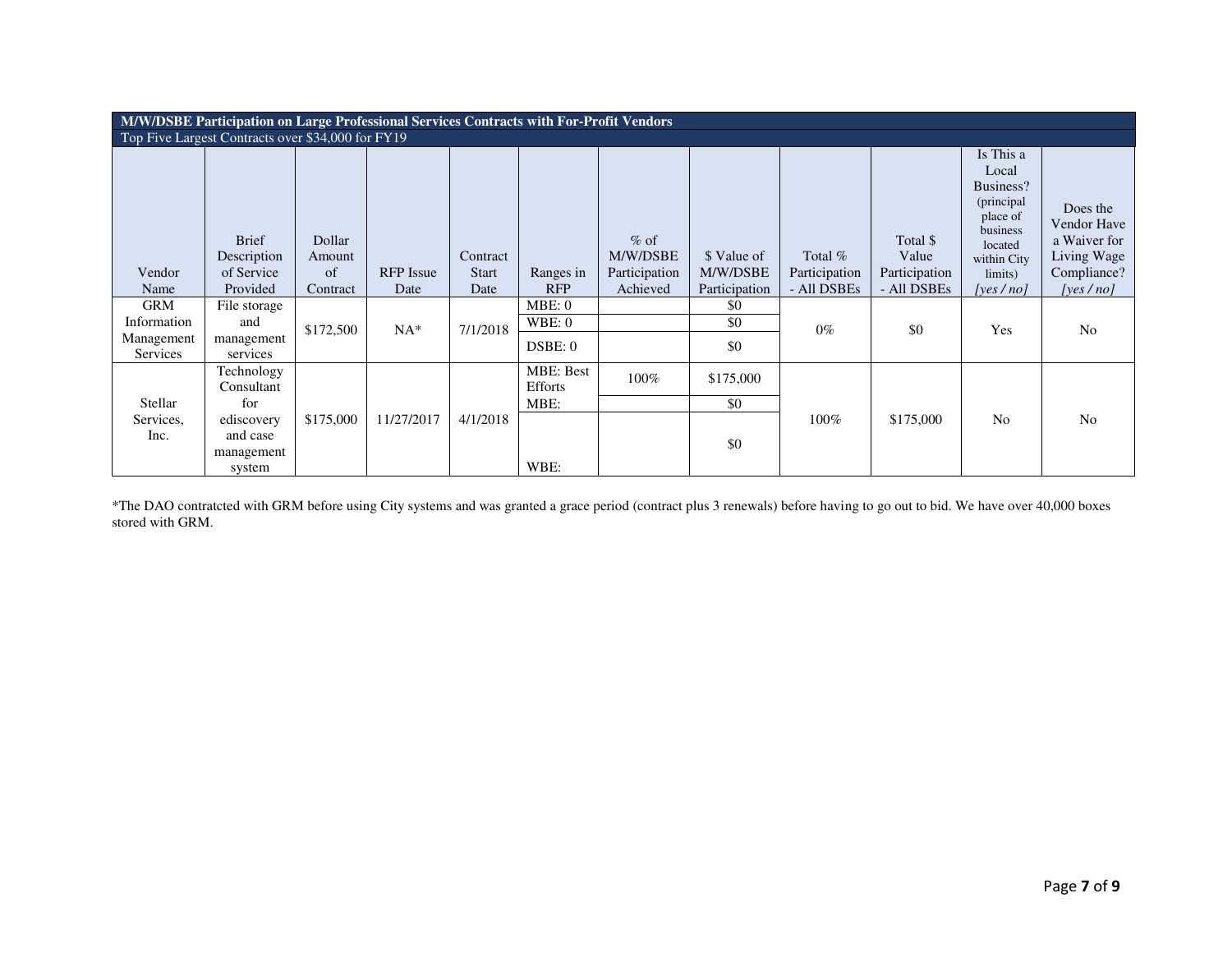| <b>Non-Profit Vendor Demographics</b> |                      |          |
|---------------------------------------|----------------------|----------|
| Anti-Violence Partnership             | Minority %           | Female % |
| Workforce                             | 67.00%               | 73.00%   |
| Executive                             | 57.00%               | 86.00%   |
| Board                                 | 38.00%               | 50.00%   |
| <b>Center City Crime Victim</b>       |                      |          |
| Services                              | Minority %           | Female % |
| Workforce                             | 80.00%               | 100.00%  |
| Executive                             | $0.00\%$             | 0.00%    |
| Board                                 | 80.00%               | 90.00%   |
| Council of Spanish Speaking Org.      | Minority %           | Female % |
| Workforce                             | 96.00%               | 93.00%   |
| Executive                             | 99.00%               | 99.00%   |
| Board                                 | 100.00%              | 40.00%   |
| <b>JEVS Human Services</b>            | Minority %           | Female % |
| Workforce                             | 77.00%               | 69.00%   |
| Executive                             | 7.00%                | 46.00%   |
| Board                                 | 9.00%                | 35.00%   |
| <b>Northeast Victim Services</b>      | Minority %           | Female % |
| Workforce                             | 100.00%              | 25.00%   |
| Executive                             | 100.00%              | 0.00%    |
| Board                                 | 36.00%               | $0.00\%$ |
| <b>North Central Victim Services</b>  | Minority %           | Female % |
| Workforce                             | 100.00%              | 80.00%   |
| Executive                             | 100.00%              | 0.00%    |
| Board                                 | 71.00%               | 30.00%   |
| <b>Northwest Victim Services</b>      | Minority %           | Female % |
| Workforce                             | 100.00%              | 100.00%  |
| Executive                             | 100.00%              | 100.00%  |
| Board                                 | 77.00%               | 54.00%   |
| <b>Support Center for Child</b>       |                      |          |
| Advocates                             | Minority %           | Female % |
| Workforce                             | 16.00%               | 86.00%   |
| Executive                             | $0.00\%$             | $0.00\%$ |
| Board                                 | 13.00%               | 53.00%   |
| <b>Victim Services of South</b>       |                      |          |
| Philadelphia<br>Workforce             | Minority %<br>88.00% | Female % |
|                                       |                      | 63.00%   |
| Executive                             | 0.00%                | 100.00%  |
| Board<br><b>Women Against Abuse</b>   | 50.00%               | 40.00%   |
|                                       | Minority %           | Female % |
| Workforce                             | 70.00%               | 85.00%   |
| Executive                             | 33.00%               | 92.00%   |
| Board                                 | 29.00%               | 83.00%   |